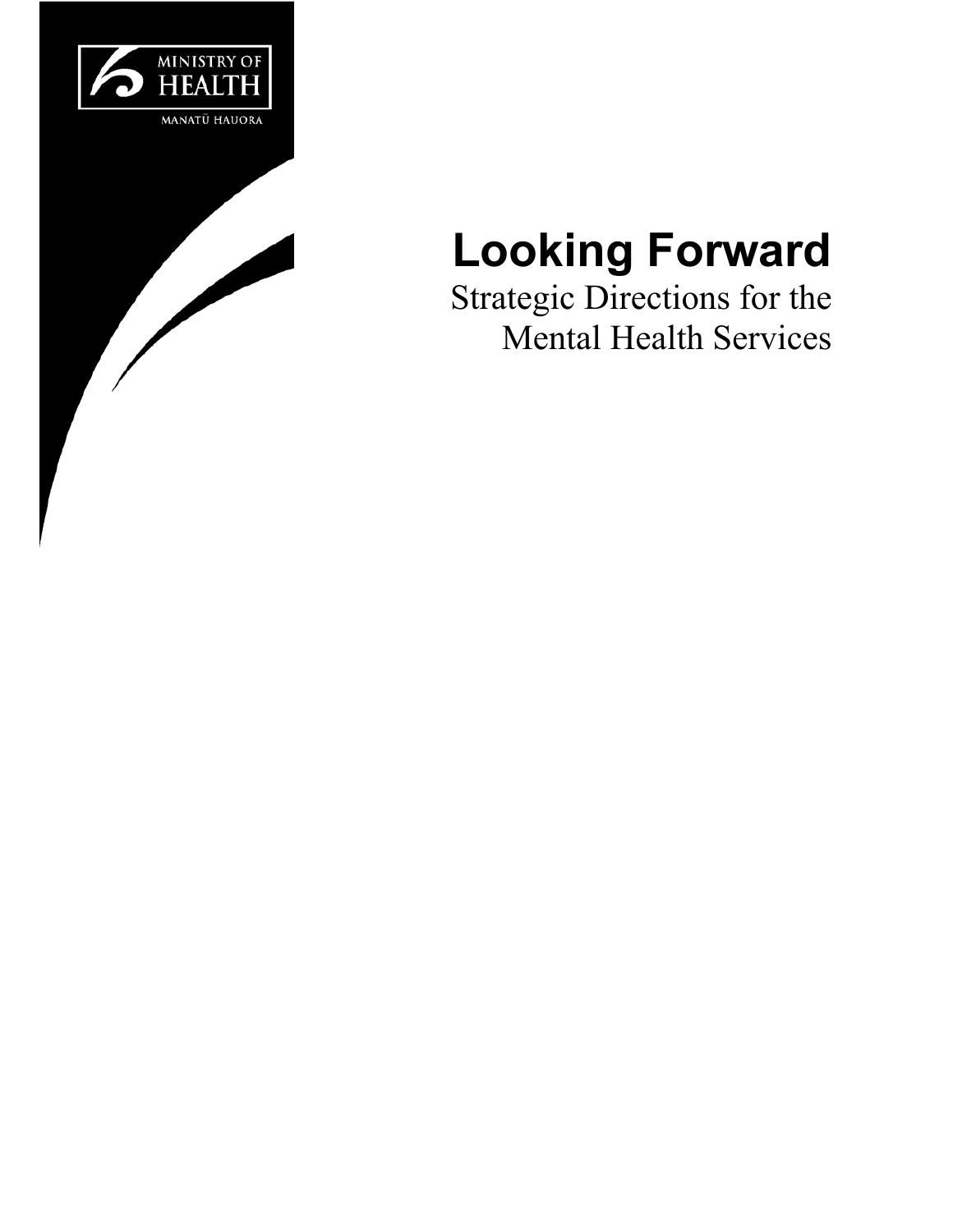Published in June 1994 by the Ministry of Health PO Box 5013, Wellington, New Zealand

ISBN 0-478-06760-7

This document is available on the Ministry of Health's website: http://www.moh.govt.nz

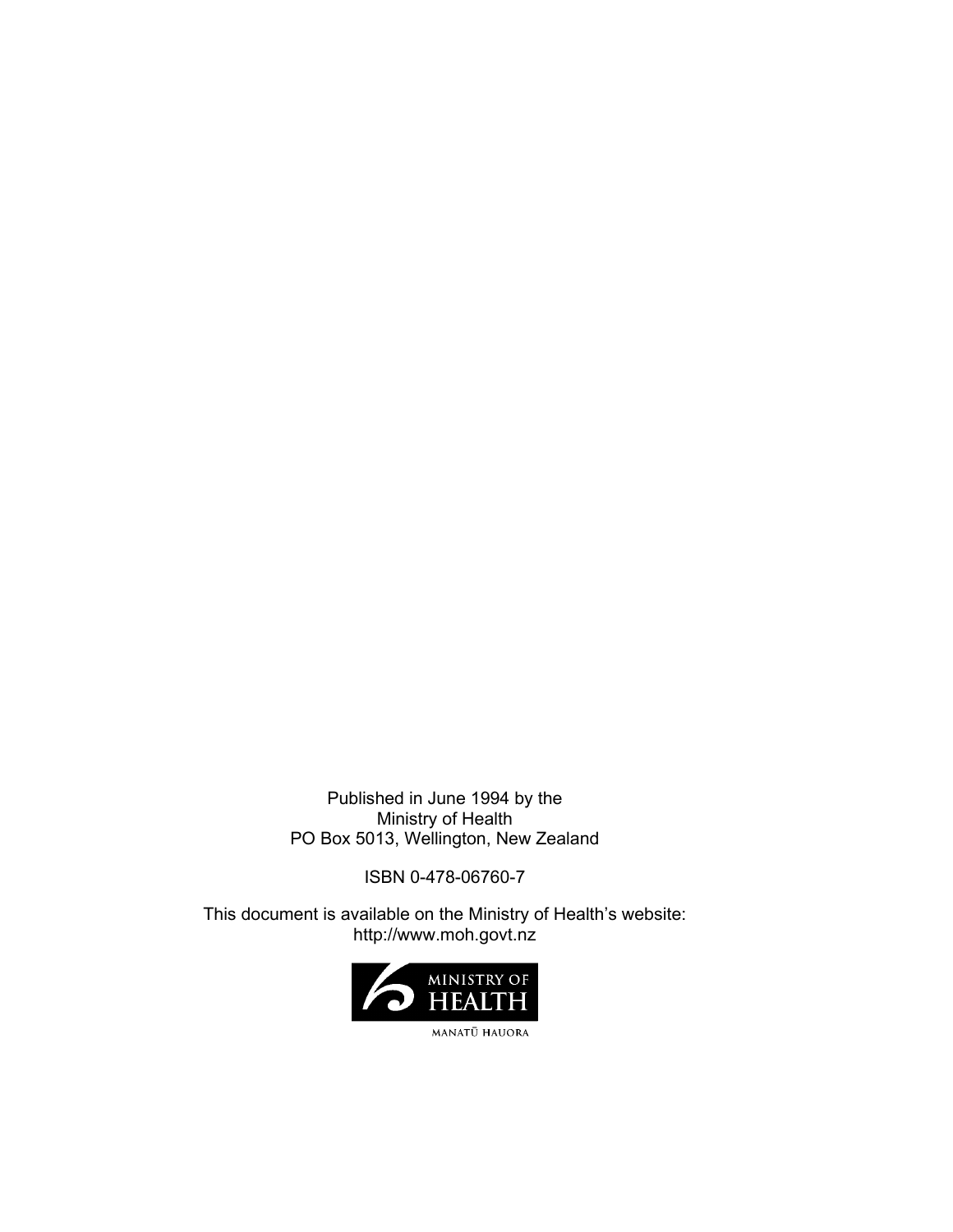## **He Mihi**

E nga iwi, e nga mana, e nga reo Kei te mihi atu kia tatou i runga i o tatou aitua maha o nga marae katoa o te whenua Ka apiti hono ratou te hunga mate kia ratou Ka apiti hono tatou te hunga ora kia tatou No reira, Tena Koutou, tena tatou Katoa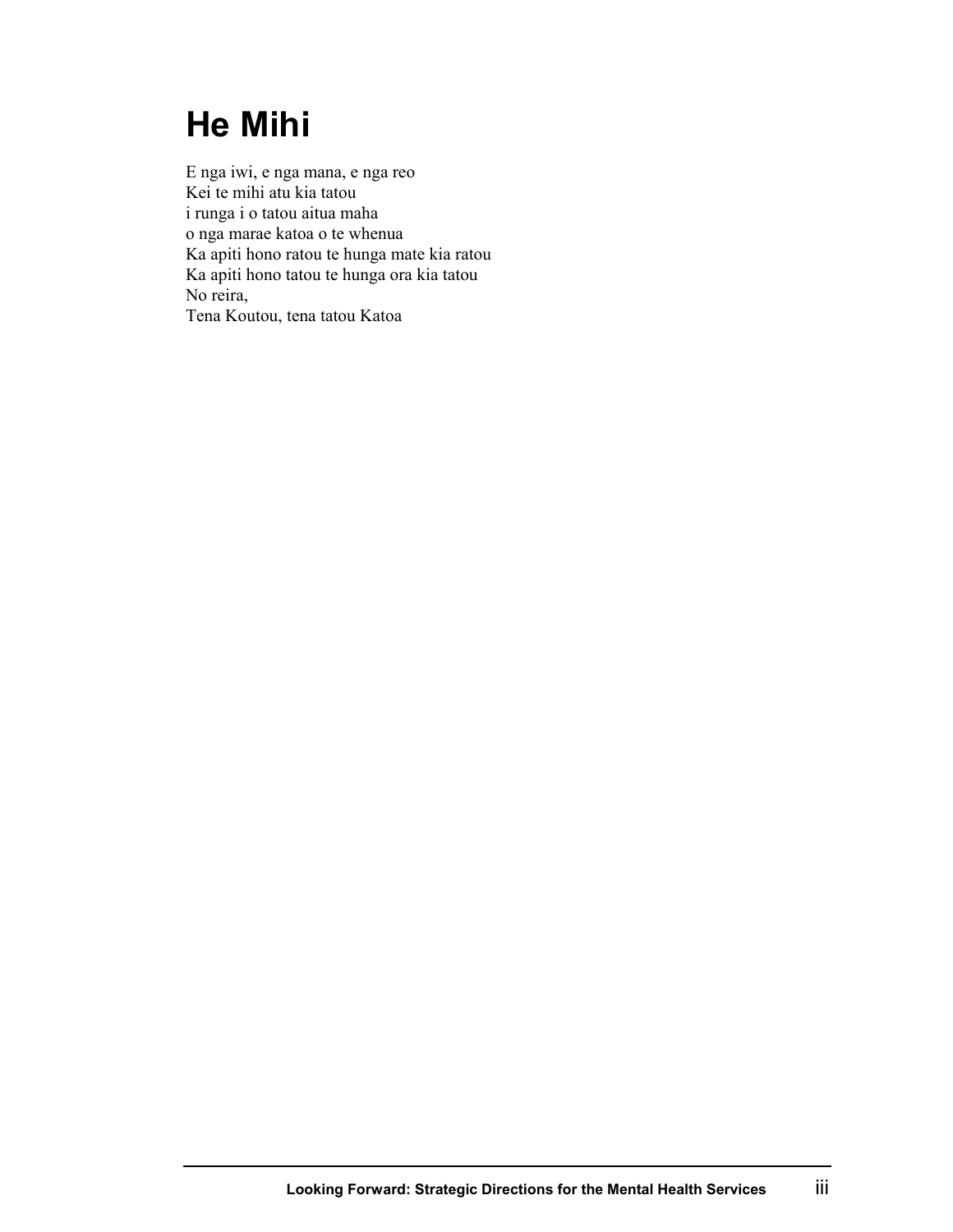## **Minister's Foreword**

Mental health services are in need of a clear direction for their future development. For too long they have failed to meet the needs of consumers, carers and the community at large. This message is not new. There have been many reports in recent years that have pointed out deficiencies in mental health services.

The Government accepts mental health as a priority area for achieving health gains. This means that a comprehensive strategy is needed which sets out directions for mental health services over the next six to 10 years. It must be realistic, well planned and achievable.

This booklet is part of the overall strategy for mental health. It sets out Government's goals, principles and objectives for mental health services. It confirms the fundamental change in direction which has been occurring from a hospital-based service to a community-based service.

Following a comprehensive review of the adequacy of mental health services, Government has agreed on a number of priority areas for service development. The priority service areas are community mental health teams and community residential services for respite care and for people with high dependency needs. The priority groups are Mäori, young people and people with severe psychiatric disabilities.

The Government is committed to the successful implementation of its mental health strategy. The key to this success lies with the purchasing decisions of the regional health authorities and the availability of resources to gain increases in both the quantity and quality of mental health services. Adequate mental health services will require better utilisation of existing mental health expenditure and, through recognition of mental health as a health gain priority area, the shifting of health resources to mental health. The Government also recognises mental health as a priority area for new health funding.

Now that Government has established a strategic direction for mental health services I look forward to some substantial gains. To achieve the best results there is a need for ongoing consultation, particularly by regional health authorities, on the most appropriate models of care and patterns of service delivery for different areas in New Zealand. I invite you to participate in such debates.

Hon Jenny Shipley Minister of Health June 1994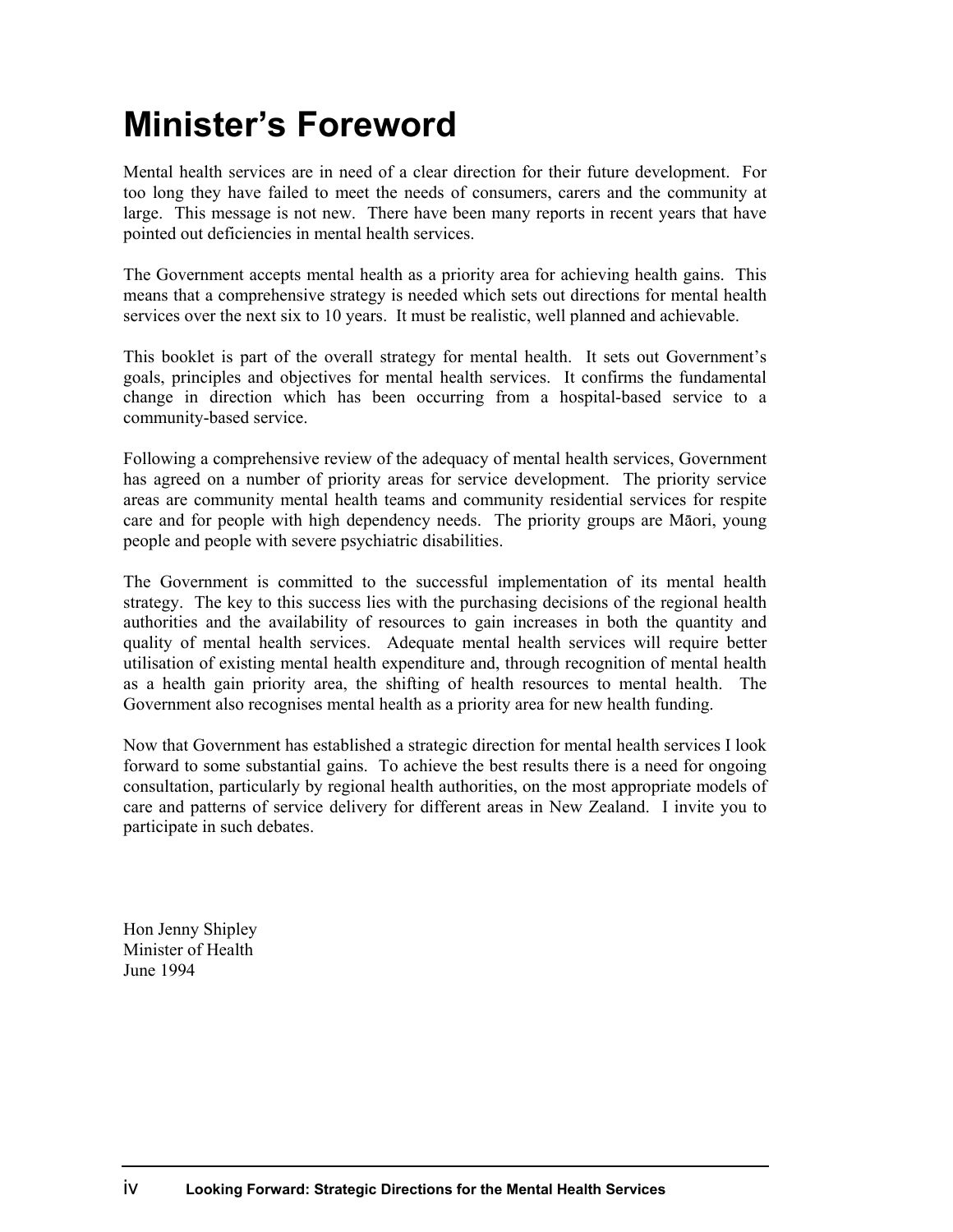## **Contents**

| Mihi                |                                                                                                                       | iii.                    |
|---------------------|-----------------------------------------------------------------------------------------------------------------------|-------------------------|
| Minister's Foreword |                                                                                                                       | iv                      |
| 1                   | Overview to the Strategic Directions                                                                                  | 1                       |
|                     | Problems with the current services                                                                                    | $\mathbf{1}$            |
|                     | Mental health services and the new health system                                                                      | $\overline{c}$          |
|                     | Setting "benchmarks"                                                                                                  | $\overline{2}$          |
|                     | Looking forward                                                                                                       | 3                       |
| 2                   | <b>Key Goals and Principles</b>                                                                                       | 4                       |
|                     | Why reduce prevalence                                                                                                 | 4                       |
|                     | Why reducing prevalence will improve health status                                                                    | $\overline{\mathbf{4}}$ |
|                     | The principles                                                                                                        | 5                       |
| 3                   | <b>Strategic Directions</b>                                                                                           | 6                       |
|                     | Key strategic directions                                                                                              | 6                       |
|                     | Strategic Direction 1: Implementing community-based and comprehensive mental<br>health services                       | 6                       |
|                     | Strategic Direction 2: Encouraging Māori involvement in planning, developing and<br>delivering mental health services | 9                       |
|                     | Strategic Direction 3: Improving the quality of care                                                                  | 10                      |
|                     | Strategic Direction 4: Balancing personal rights with protection of the public                                        | 12                      |
|                     | Strategic Direction 5: Developing a national alcohol and drugs policy                                                 | 13                      |
| 4                   | The Pattern of Future Services                                                                                        | 15                      |
|                     | Priority areas for RHAs                                                                                               | 15                      |
|                     | Community mental health services                                                                                      | 15                      |
|                     | Residential mental health services                                                                                    | 16                      |
|                     | Primary mental health services                                                                                        | 16                      |
|                     | Alcohol and drug services                                                                                             | 16                      |
|                     | Children and young persons mental health services                                                                     | 17                      |
|                     | Forensic psychiatric services                                                                                         | 17                      |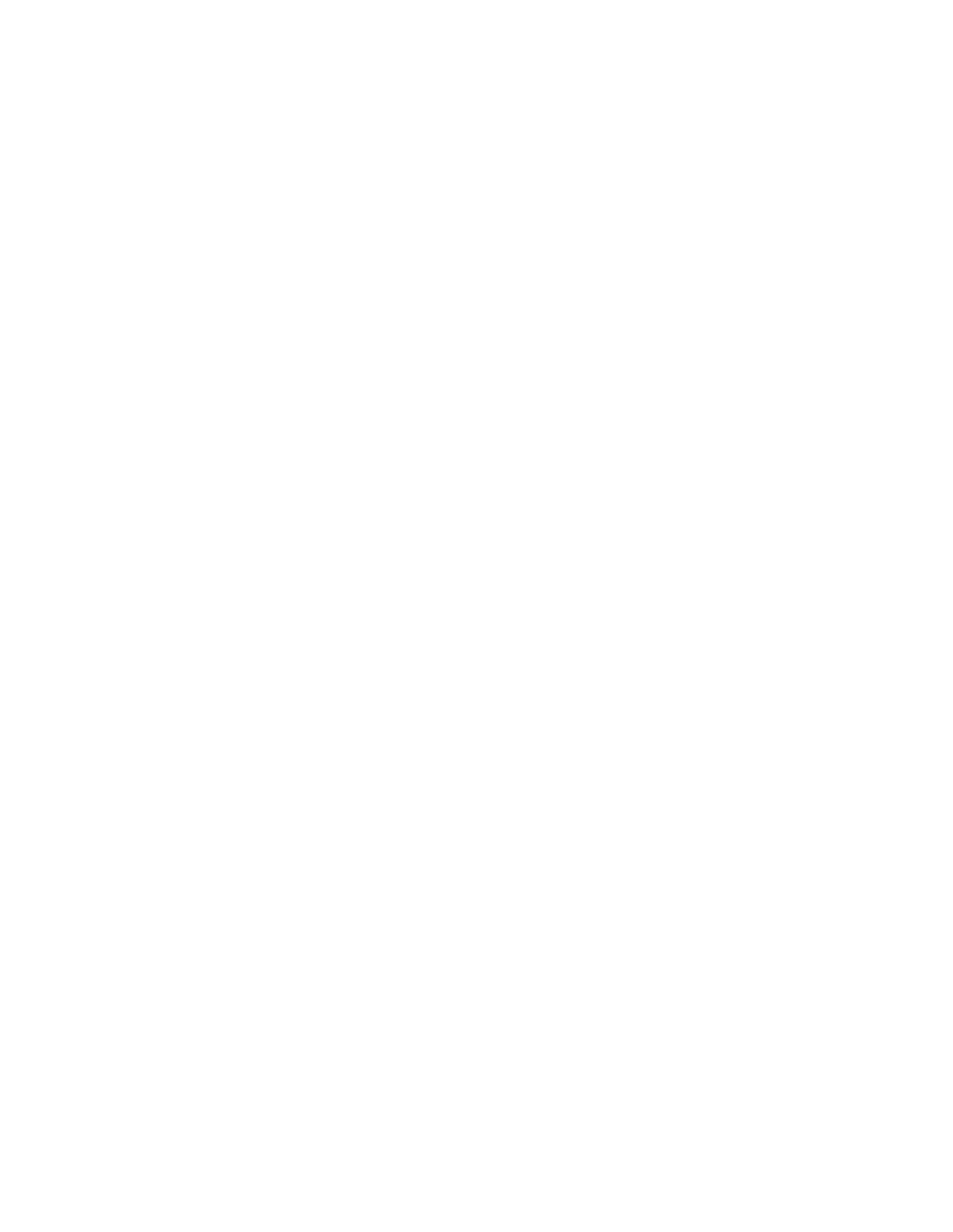## **1 Overview to the Strategic Directions**

**The Government has decided to develop a set of strategic directions for New Zealand's mental health services. There are a number of serious and deep-seated problems with the current mental health services, which can only be overcome by a co-ordinated and integrated strategy. This strategy must have clear goals, common underlying principles, and clearly defined national objectives to make sure the needs of those who use mental health services are met. As part of the overall strategy, "benchmarks" have been set for some areas and are being developed for others so that specific service levels can be determined.** 

**This document outlines the goals, principles and national objectives that will reshape New Zealand's mental health services.** 

### **Problems with the current services**

New Zealand's mental health system does not provide adequate services to the community. Until relatively recently, mental health services were concentrated in specialist institutions which were often remote from the communities and consumers they were meant to serve. Mäori were particularly poorly served, as the mental health system cut them off from their whänau and culture.

Over the last 40 years there has been a shift away from institutional care, a shift towards providing mental health services in the community. This change in focus has had significant resource implications. The mental health institutions were not well funded in the first place. As well, not enough funds were redirected to community services to deal with the increasing numbers of patients who were being transferred to community care. The result is that there are now greater numbers of mental health consumers in the community, and there are insufficient and unsuitable resources available for their care.

Since the 1988 Mason Report on forensic psychiatric services, there have been a number of major reviews of mental health services. In summary, the reviews have revealed these major concerns about mental health services:

- the low level of resources currently available to community mental health services
- a lack of provider responsiveness to the needs of consumers, caregivers and their families
- poor delivery of appropriate services to Mäori
- a lack of resources for services targeted at children and their families
- disproportionate demands upon mental health services from groups such as youth, Mäori, and those in the criminal justice system
- poor co-ordination between community-based and hospital-based mental health services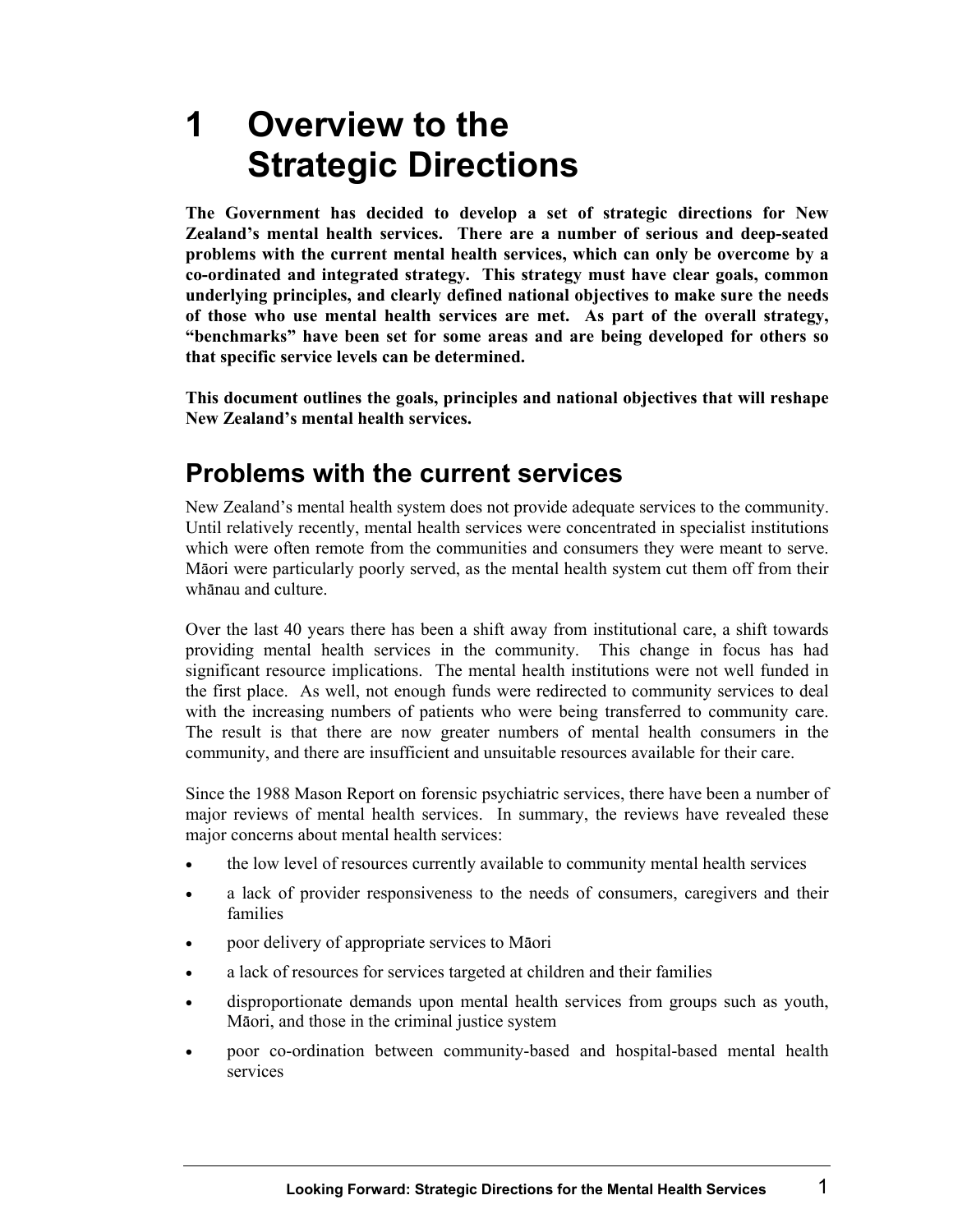- uneven resource allocation between the competing needs of community and institutional services as the process of deinstitutionalisation has continued
- difficulties in the recruitment of mental health staff particularly Māori staff and clinical specialists
- the lack of a systematic database that would show who uses the mental health services, and a lack of detailed information about who would potentially use the mental health services
- unclear lines of accountability between the various agencies which deliver mental health services.

### **Mental health services and the new health system**

There is now an opportunity to achieve a more coherent delivery of mental health services through the purchasing role of the regional health authorities (RHAs). More coherent delivery of services will also be assisted by properly co-ordinating the activities undertaken by the RHAs, the Public Health Commission, and the Department of Social Welfare.

### **Setting "benchmarks"**

"Benchmarks" set a target for the level of mental health services to be provided. They are worked out using an estimate of the percentage of the population who need mental health services, which in turn is based on information about the prevalence and incidence of mental disorders in the population.

In New Zealand, benchmarks of 3 percent have been established for the general adult population (and their families) and for youth (and their families). Benchmarks have yet to be set for other groups within the general population – the most important of which are children (and their families), older people, and those who require alcohol and drug treatment.

The 3 percent benchmark for mental health services for the general population and for youth was adapted from international studies, in particular a New South Wales estimate (the "Tolkein" Report) that 2.6 percent of the population require **general** mental health services for adults, youth and children. (This estimate excluded forensic services, alcohol and drug treatment, and services for older people.) The New South Wales figure has been adapted for New Zealand by taking into account demographic factors, the prevalence rates for Mäori, and service-use patterns.

Benchmarks will need to be reviewed as more information becomes available on where mental health services are needed.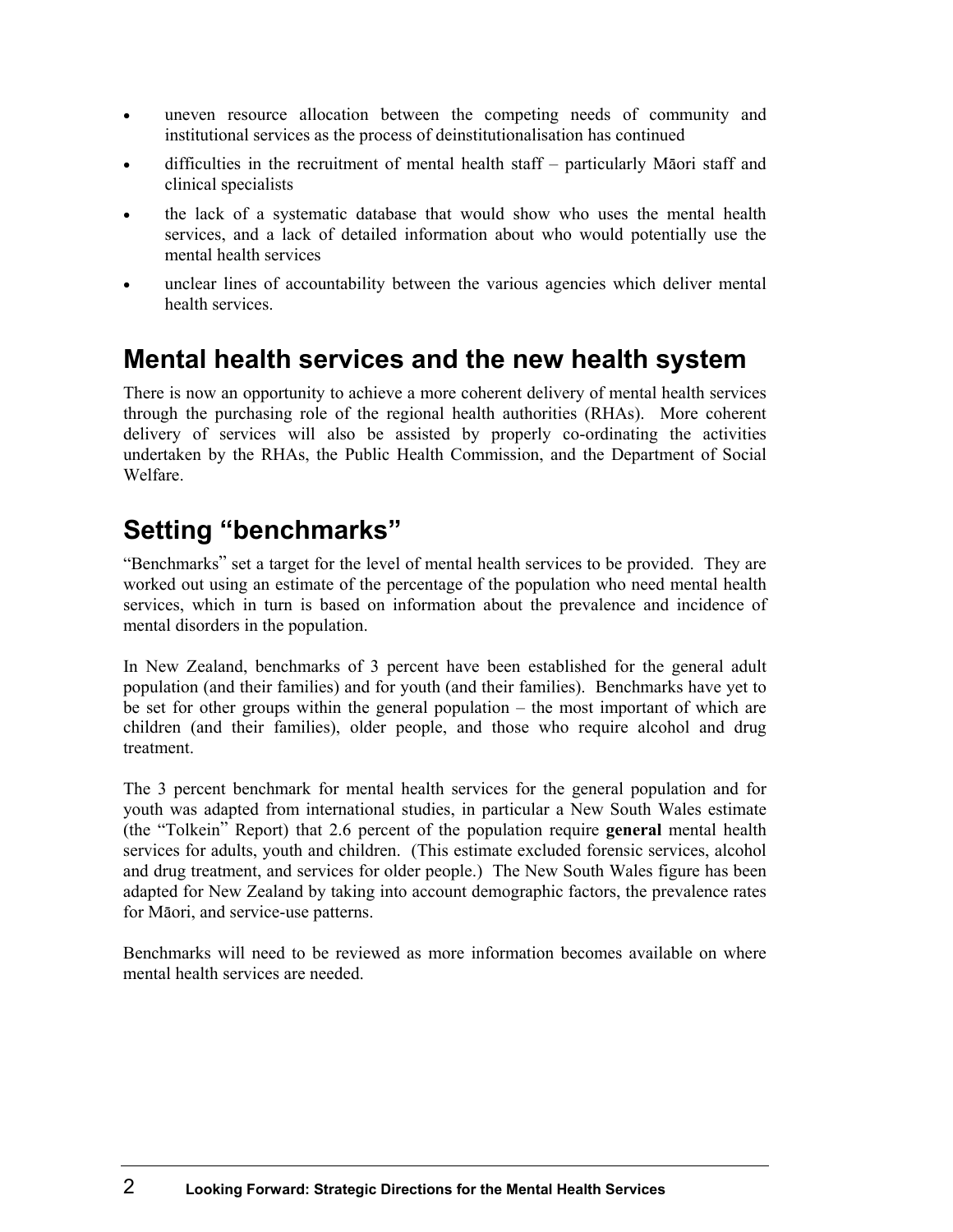### **Looking forward**

It is now internationally recognised that community-based care is the best and, ultimately, the most cost-effective way of providing mental health services. The Government is committed to a community-based model for mental health services, backed up by sufficient inpatient services for acute and secure care. The measure of that commitment is the strategic directions set out in this document.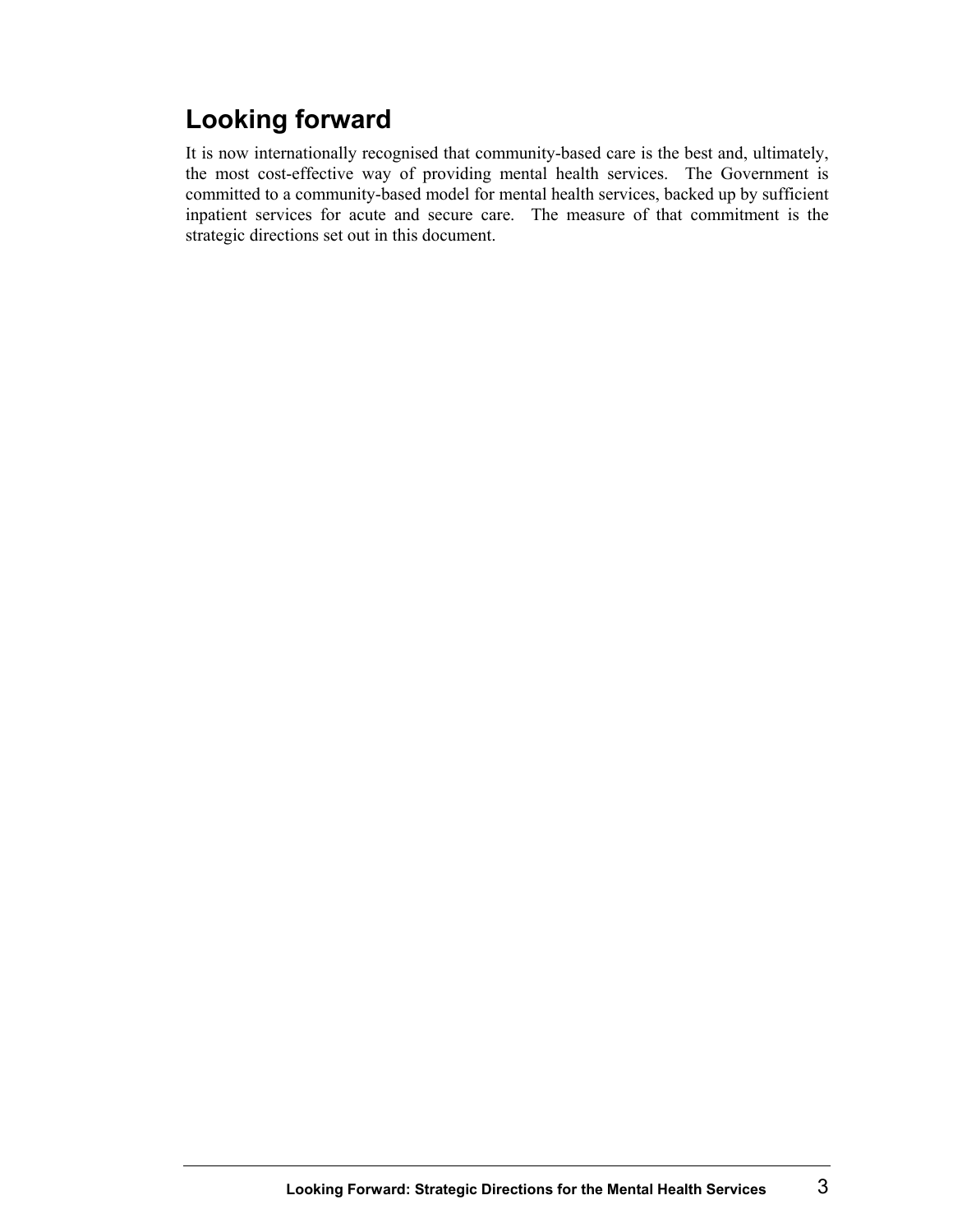## **2 Key Goals and Principles**

**Two key goals will guide the work of the mental health services:** 

- **to** *decrease the prevalence* **of mental illness and mental health problems within the community**
- **to** *increase the health status* **of and reduce the impact of mental disorders on consumers, their families, caregivers, and the general community.**

### **Why reduce prevalence?**

By focusing on reducing the **prevalence** of mental illness, mental health services now have a clear goal that unifies and links together their various efforts.

Prevalence describes the number of people who are "ill" at any one time. For many people, their mental disorder is recurrent and long-standing. Even if there were no new cases of mental disorders, mental health services would still have to deal with people with existing mental illness or disability.

In decreasing the prevalence of mental disorders, emphasis will be placed on prevention, early intervention, treatment and support, and on lessening any stigma, stereotyping, and prejudice towards people with mental illness or disability.

### **Why reducing prevalence will improve health status?**

Effective types of treatment and support at an early stage will reduce the impact of mental disorders on consumers, their families, caregivers, and the community generally. This will improve health status.

In the longer term, the two key goals will result in the creation of more effective and efficient mental health services – that is, services which can more easily respond to the needs of individuals and families. Specific services that are appropriate for Mäori will also be developed.

#### **The direction for mental health services**

The major shift in direction is away from services dominated by psychiatric hospitals and towards community mental health teams. Primary health services will be more closely linked with community mental health teams and with alcohol and drug services.

An increased range of services will be available to children and young people and Mäori.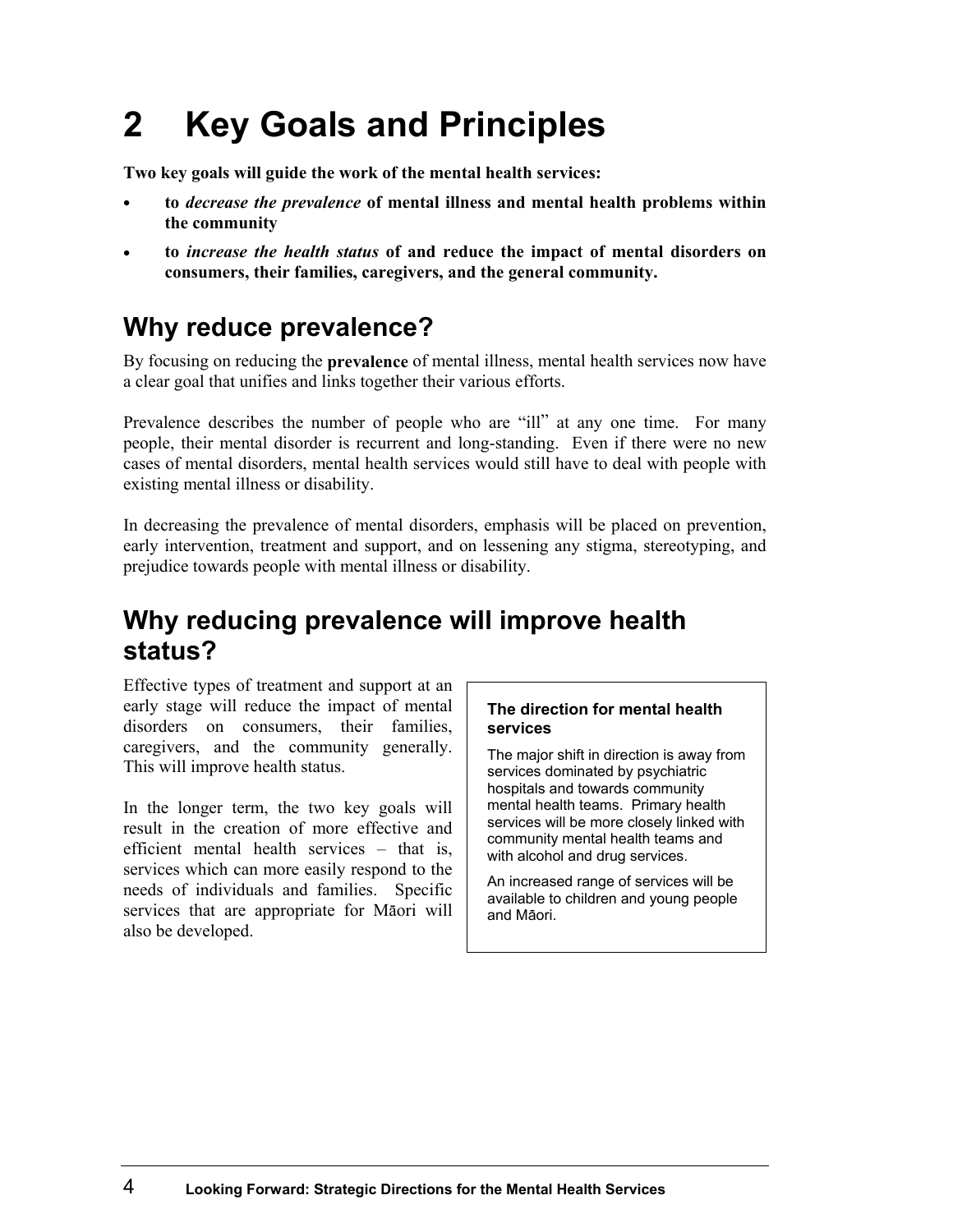### **The principles**

Clear principles will define the quality standards to be met by the mental health services. They will also make sure that the services respect the cultural values, human rights requirements, and needs of consumers and their families, of caregivers, and of the wider community.

The 14 principles which will help shape the direction of the mental health services have been drawn up after wide consultation with representatives from mental health consumers, caregivers, Mäori, Pacific Island people, youth, community and voluntary organisations, and professional bodies. These principles are also consistent with the Government's policy guidelines, policy statements and legislation in the health sector.

The principles aim to improve and maintain the quality of life for people with mental disorders. They can be summarised as:

- encouraging services that **empower** individual consumers and their families/whänau and caregivers
- encouraging services that enable people of any age, culture, gender, or individual interest to **fully participate** in society
- encouraging the development of **better specifications** for services purchased and provided to meet the needs of different groups of consumers and their families/whänau and caregivers
- ensuring **Mäori involvement** in the planning of mental health services for Mäori and in designing services appropriate to Mäori needs
- ensuring **consistent safety standards** to protect the health of consumers and the public
- improving the **cultural safety** of services and ensuring that services accommodate cultural differences, especially for Mäori
- improving people's **access** to appropriate services of an acceptable quality
- encouraging services to contribute to the **best possible outcomes** for consumers and their families
- respecting **personal dignity** and privacy
- encouraging services to be delivered in a way that **minimises disruption** to the lives of people with mental health problems or disabilities
- increasing the **sensitivity** of services and support systems to the changing needs and preferences of people
- giving priority to **cost-effective** services that provide the best value in terms of health gains
- encouraging service provision to be **integrated** at all levels and to be focused on achieving maximum wellness and independence for all consumers
- assuring the **rights of people** with mental disorders and disabilities within the context of overall community needs and rights.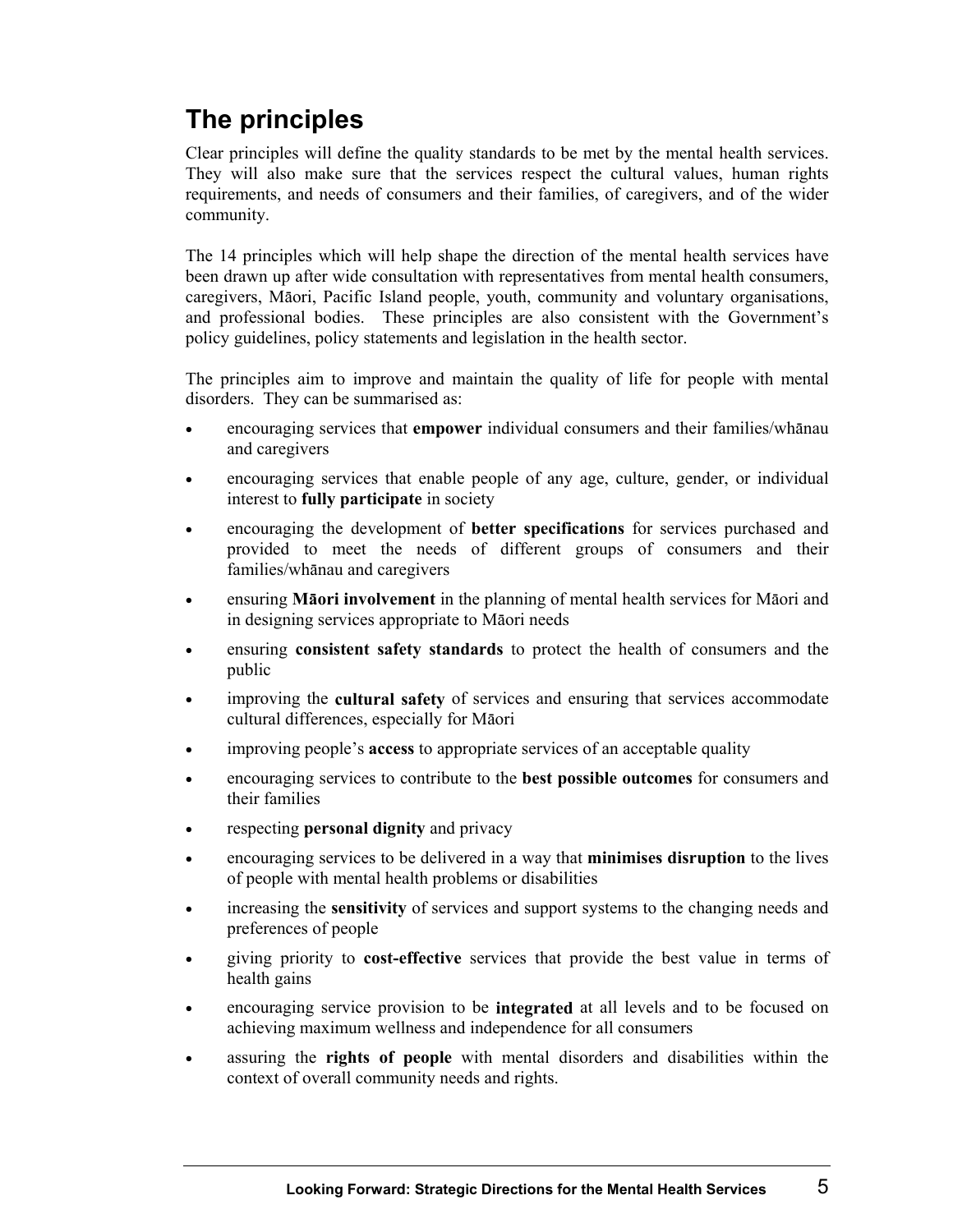## **3 Strategic Directions**

**To guide the development of services, the Government has set a series of national objectives. These are more specific than the goals and principles – their role is to tackle the deficiencies and problems that previous reviews of the mental health services have identified.** 

### **Key strategic directions**

The national objectives will act as aims for the mental health services over the next three to 10 years. They form the basis of five strategic directions:

- implementing community-based and comprehensive mental health services
- encouraging Mäori involvement in planning, developing and delivering mental health services
- improving the quality of care.
- balancing personal rights with protection of the public
- developing a national alcohol and drugs policy.

### **Strategic Direction 1: Implementing communitybased and comprehensive mental health services**

**This strategic direction will see a full range of treatment and support services for** 

**mental health care available in the community as a core part of a comprehensive health service. Services offered would cover health promotion and mental illness prevention, assessment and early intervention, treatment, rehabilitation, and continuing care.** 

The aim is to make sure that all the structural elements of a community-based mental health service are maintained. This will require a coherent system for allocating resources, clear lines of accountability

#### **Other strategic directions focus on:**

- greater Mäori involvement
- better quality of care
- personal rights and public protection
- an alcohol and drugs policy

between agencies, an adequate workforce, and sufficient information about target populations and priority areas.

Priority areas for these services will be the general population, youth, and children – and will include the families of these three groups. Mäori will also be a priority for mainstream mental health services, as well as being involved in developing their own specialist services (see Strategic Direction 2).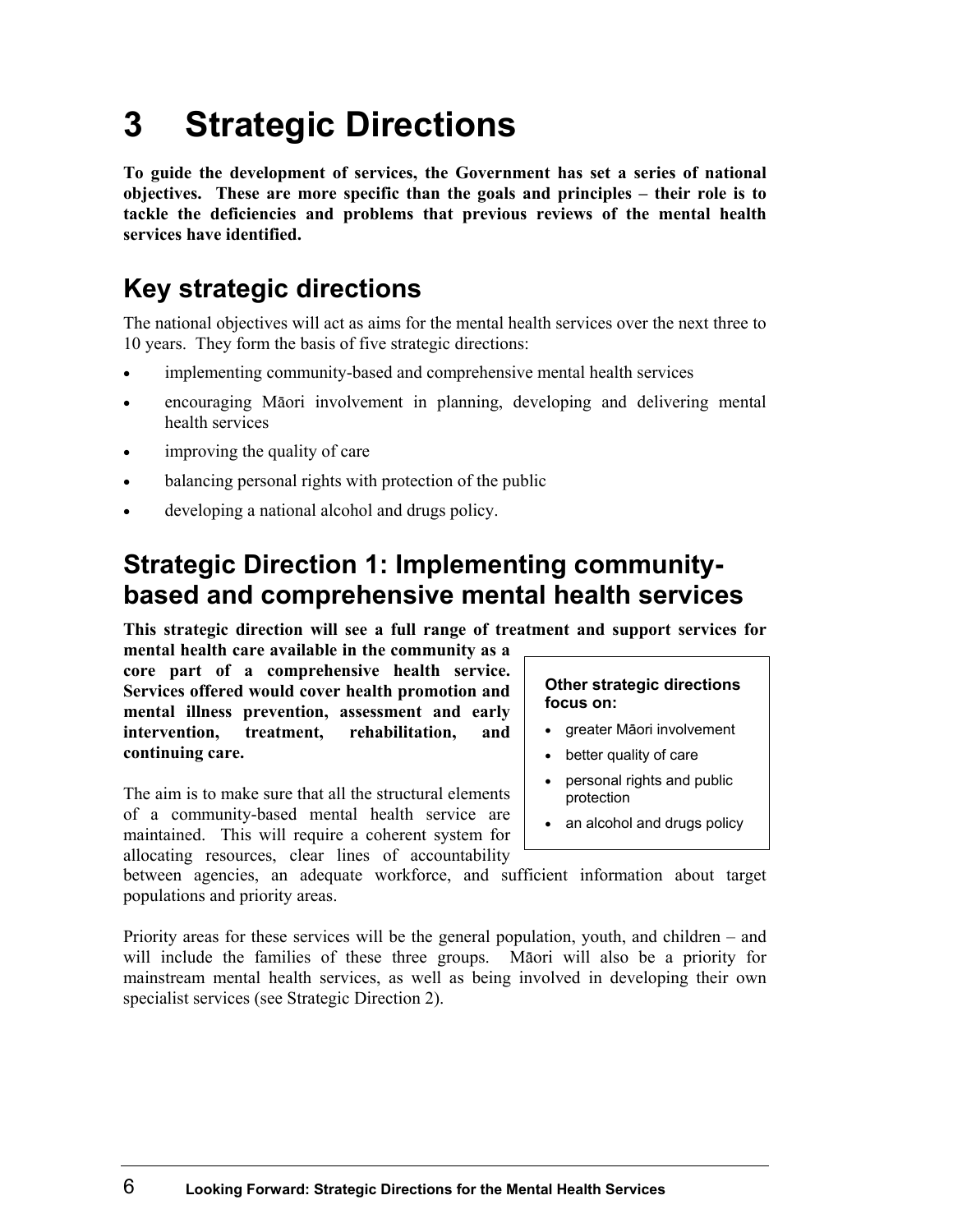### **National objectives**

The national objectives that support this strategic direction are:

- to increase specialist mental health services for people (in the community, in their homes or in hospital) towards benchmark levels for:
	- the general adult population and their families
	- youth and their families

and to maintain these services at such levels;

*and*

to do the same for:

- children and their families
- older people
- those who require drug and alcohol treatment

*once* benchmarks for services for these groups have been developed

to improve the provision of and access to primary health providers, by co-ordination between specialist mental health services and primary health providers

#### **The principles that relate to Strategic Direction 1 are:**

- encouraging services that **empower** individual consumers and their families/whänau and caregivers
- encouraging services that enable people of any age, culture, gender, or individual interest to **fully participate** in society
- encouraging the development of **better specifications** for services purchased and provided to meet the needs of different groups of consumers and their families/whänau and caregivers
- improving people's **access** to appropriate services of an acceptable quality
- increasing the **sensitivity** of services and support systems to the changing needs and preferences of people
- giving priority to **cost-effective services** that provide the best value in terms of health gains
- encouraging service provision to be **integrated** at all levels and focused on achieving maximum wellness and independence for all consumers.
- to decrease the current incidence of suicide, particularly of younger people, through early intervention and improved service delivery
- to change the balance of mental health services by increasing community services and reducing hospital admissions or re-admissions.

### **Priority areas**

#### **Mental health services for the general adult population and their families**

The recent *Review of the Adequacy of Community Mental Health Services* reported that the level of community-based services was well below the benchmark in almost all areas of New Zealand.

Crisis intervention services are to be improved – with more emphasis on acute inpatient services, a 24-hour emergency response by services, and better coverage in rural areas. Improvements in the level of services are also being looked for in outpatient and outreach services, day programmes, home-based services, and prevention and early intervention services.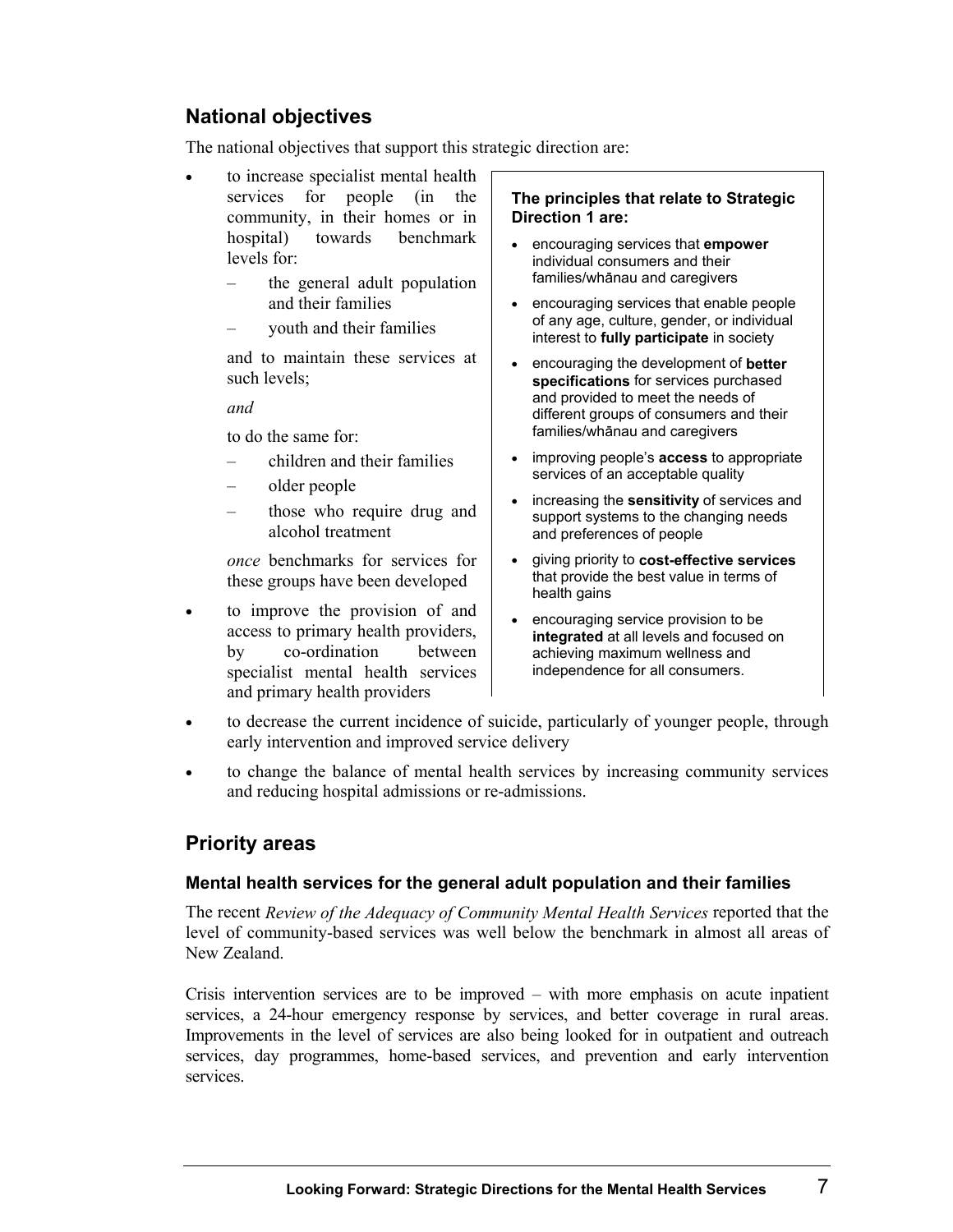The needs of people with psychiatric disabilities will be given more attention, as they often lose out to people with acute or short-term mental disorders.

Because their need for mental health services is so great, Mäori will be a particular focus for mainstream services that deal with the general adult population and their families.

#### **Specialised mental health services for youth**

New Zealand has an alarming rate of youth suicide. There are very few specialist mental health services aimed specifically at young people. Most young people have to use services designed for either adults or children. A youth service will be developed as part of a comprehensive mental health service. It will be based on regional community-based mental health teams, it will make use of day-based services for back-up, and it will have access to regional inpatient beds in a specialised unit as part of a general hospital. Services will be targeted towards both Mäori and non-Mäori youth.

#### **Mental health services for children and their families**

Prevention and early intervention to deal with potential mental health problems have tremendous benefits in terms of long-term health gain. Mental health services for children and their families have an important role to play as the "fence at the top of the cliff". Key areas to be tackled as part of the strategy are regional accessibility to services, the range and number of providers, and a co-ordinated approach by the Ministry of Health, the Department of Social Welfare and the Ministry of Education in the development of services.

#### **Other priority areas**

Other priority areas under this strategic direction are:

- Pacific Island people
- refugees
- older adults
- people who use primary mental health services.

More research is needed on the specific needs of these groups before the most appropriate types of services can be developed. Over the next three years work will begin on service development, with implementation occurring throughout the next five to 10 years of the strategy period.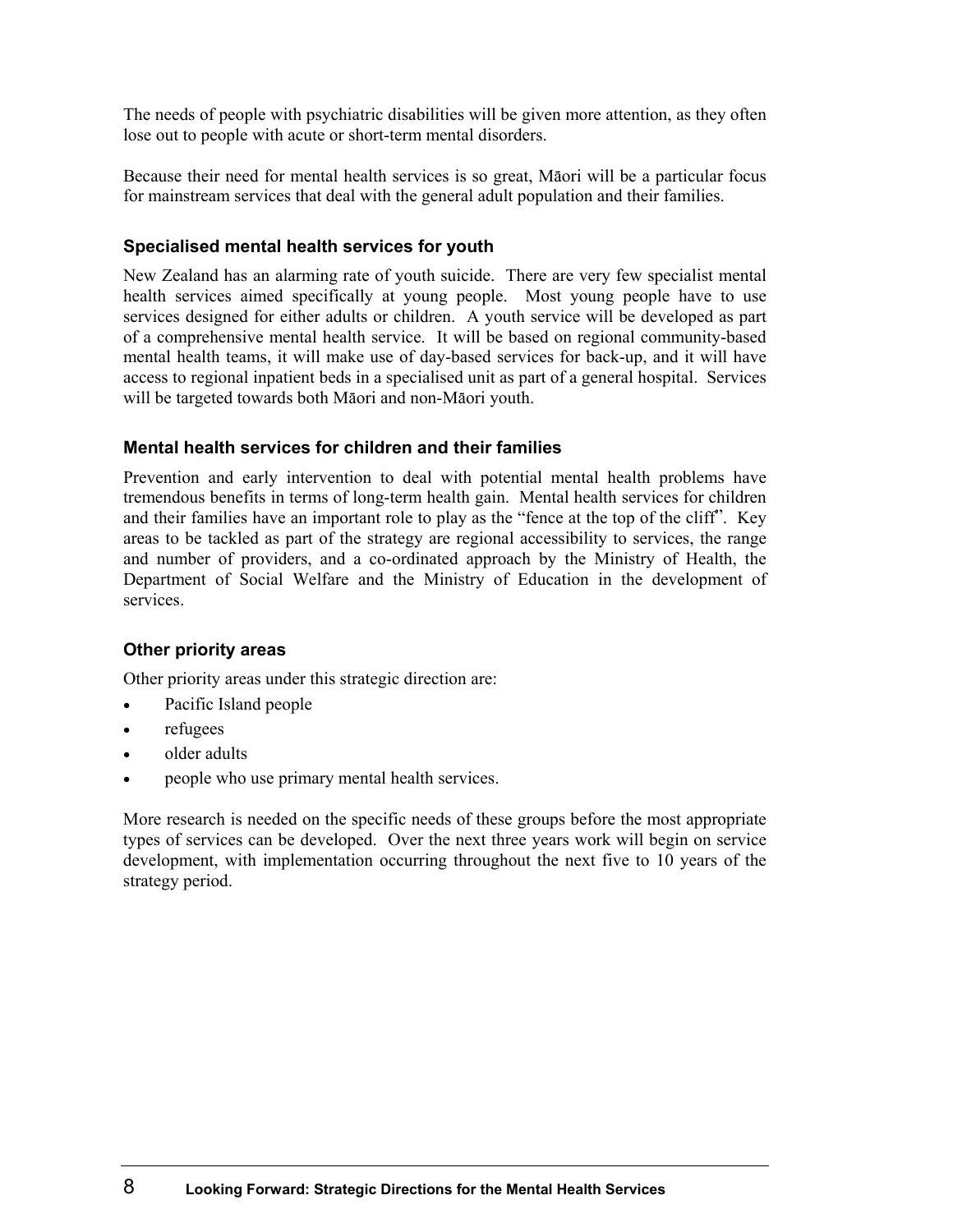### **Strategic Direction 2: Encouraging Mäori involvement in planning, developing and delivering mental health services**

**This strategic direction is aimed at improving the mental health of Mäori, so that it is at least as good as that of New Zealanders as a whole. The prevalence of mental disorders is considerably higher for Mäori than for the rest of the population. Mäori rates of first admission and re-admission to psychiatric services have risen steadily, while Päkehä rates have stabilised or fallen.** 

Mental health institutions in the past have not provided for the holistic healing needs of Mäori. Mental health services are still mainly monocultural with an emphasis on clinical treatment. Services in the future will need to be culturally safe and be able to provide treatment at a spiritual, physical, emotional, and cultural level. This will apply to both mainstream mental health services and any services managed or delivered by Mäori themselves.

#### **Other strategic directions focus on:**

- community-based services
- better quality of care
- personal rights and public protection
- an alcohol and drugs policy

### **National objectives**

The national objectives that support this strategic direction are:

- to reduce the level of mental illness for Mäori so that it is no higher than that of the general community
- to increase Mäori involvement in the delivery of mental health services
- to increase the responsiveness of mainstream mental health services to the special needs of Mäori.

### **Priority areas**

### **Primary mental health services**

Mäori have high rates of treatment in psychiatric units or hospitals. By the time they seek help, Mäori are more seriously ill than the general population and their treatment and rehabilitation takes longer. To improve the use by Mäori of primary mental health services, there is an urgent need to develop:

- appropriate prevention and early intervention programmes
- appropriate assessment and treatment services
- appropriate community-based services.

### **Workforce development**

There are few Mäori mental health workers. Training programmes are needed in all areas of mental health – in particular, to increase the number of Mäori who can provide community mental health services.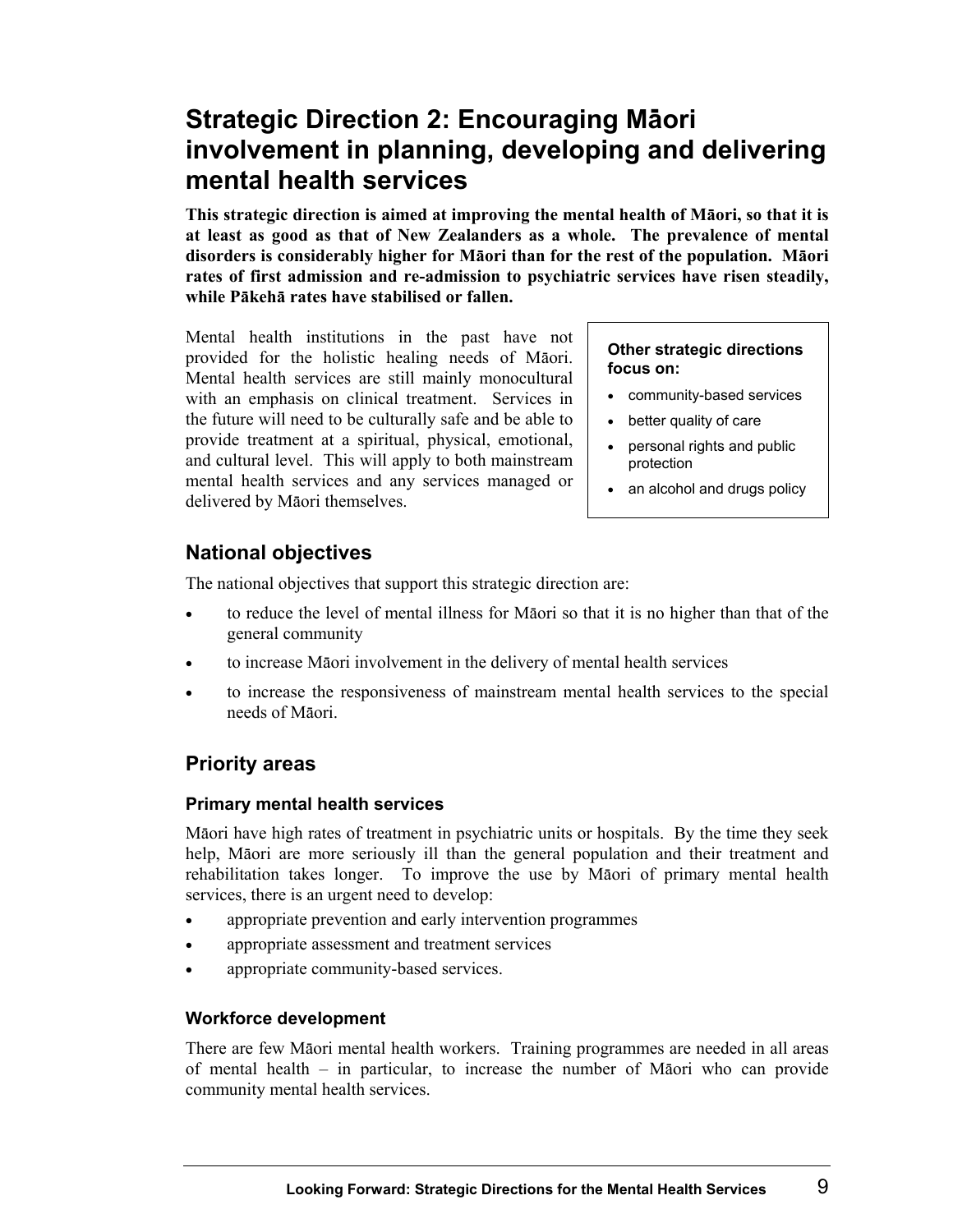#### **Quality assurance**

Feeling safe culturally and clinically is an important issue for those Mäori who use the mental health services. The increasing use of cultural assessments as part of a consumer's overall clinical assessment is a beginning, as is training providers of mental health services to think in terms of tikanga Mäori and Mäori mental health issues. But **all** services need to find better ways of involving Mäori in policy development, decision making and service delivery.

#### **The principles that relate to Strategic Direction 2 are:**

- encouraging services that **empower** individual consumers and their families/whänau and caregivers
- encouraging services that enable people of any age, culture, gender, or individual interest to **fully participate** in society
- ensuring **Mäori involvement** in the planning of mental health services for Mäori and in designing services appropriate to Mäori needs
- improving the cultural safety of services and ensuring that services accommodate cultural differences, especially for Mäori
- improving people's **access** to appropriate services of an acceptable quality
- encouraging services to be delivered in a way that **minimises disruption** to the lives of people with mental health problems or disabilities
- increasing the **sensitivity** of services and support systems to the changing needs and

### **Strategic Direction 3: Improving the quality of care**

**This strategic direction will begin to overcome some of the obvious gaps in services that occurred in the past. Service standards, quality assurance programmes and performance indicators to monitor effectiveness and efficiency will make sure that the national objectives are being achieved.** 

Workforce development will be required to bring the numbers of community mental health workers up to benchmark levels.

#### **Other strategic directions focus on:**

- community-based services
- greater Mäori involvement
- personal rights and public protection
- an alcohol and drugs policy

Responding to the needs of people with severe psychiatric disabilities is an important part of quality of care. This is to make sure that the needs of those with psychiatric disabilities – needs which they often cannot advocate for themselves – are heard and recognised.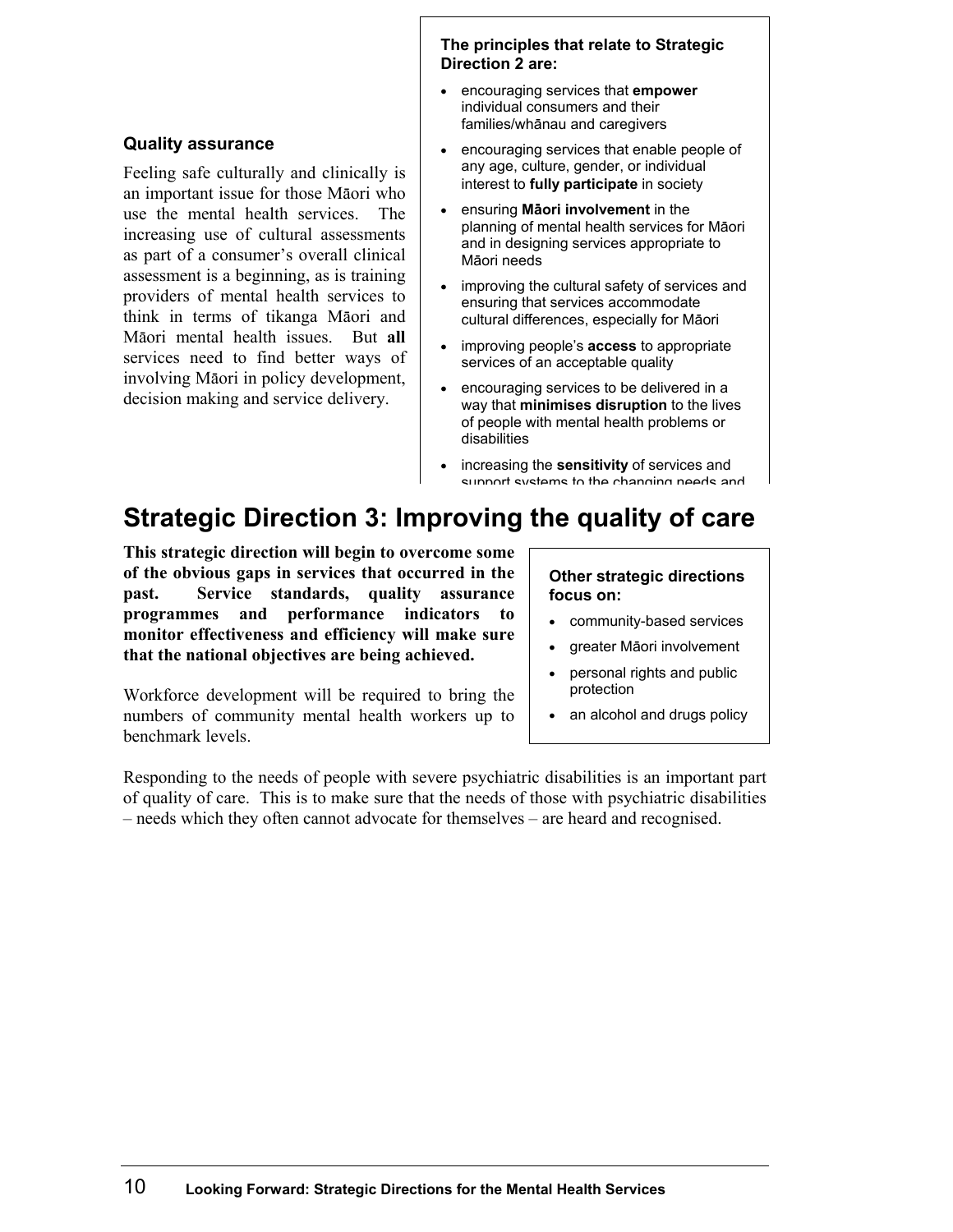### **National objectives**

The national objectives that support this strategic direction are:

- to establish and revise mechanisms for the monitoring of community mental health needs and services
- to promote co-ordination between all agencies involved in the mental health system and to ensure that clear lines of accountability exist
- to develop data collection and analysis systems which provide adequate information for continued long-term planning within the mental health system
- to review and revise if necessary the Government's objectives every five years.

### **Priority area**

#### **People with severe psychiatric disabilities**

People with severe psychiatric disabilities have been the group most neglected in the past pattern of services. The new strategic direction will focus more clearly on their need for:

#### **The principles that relate to Strategic Direction 3 are:**

- encouraging services that **empower** individual consumers and their families/whänau and caregivers
- encouraging the development of **better specifications** for services purchased and provided to meet the needs of different groups of consumers and their families/whänau and caregivers
- ensuring **consistent safety standards** to protect the health of consumers and the public
- improving the **cultural safety** of services and ensuring that services accommodate cultural differences, especially for Mäori
- encouraging services to contribute to the best possible outcomes for consumers and their families
- encouraging services to be delivered in a way that **minimises disruption** to the lives of people with mental health problems or disabilities
- giving priority to **cost-effective services** that provide the best value in terms of health gains
- encouraging service provision to be **integrated** at all levels and focused on achieving maximum wellness and independence for all consumers.
- co-ordinated assessment and other services
- personal and social support services
- caregivers' support services
- residential and hospital services
- rehabilitative services (including training, educational and vocational services)
- continuing management of their illness.

*A New Deal* sets out the Government's direction for services for people with psychiatric disabilities.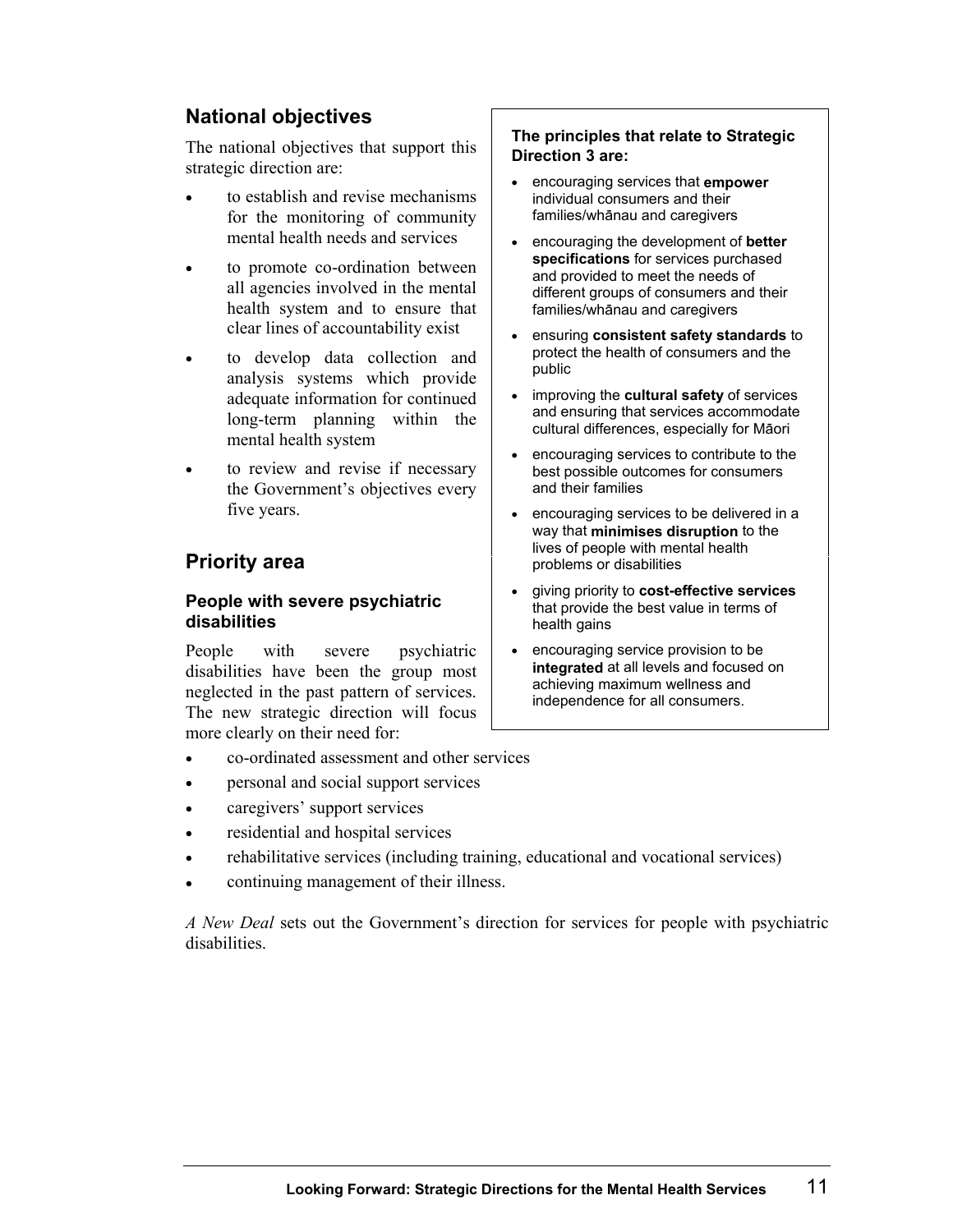### **Strategic Direction 4: Balancing personal rights with protection of the public**

**This strategic direction aims to more clearly strike a balance between the mental health consumer's right to live in the community and the public's right for protection.** 

Someone with a mental disorder who is incapable of giving informed consent, or who refuses to do so, may need to be compulsorily assessed and treated. In these cases, restrictions are placed on consumers only when it is essential for their own protection or that of the public.

Forensic psychiatry is the branch of the mental health services which specialises in the compulsory assessment and treatment of people who have mental disorders and who have committed a criminal offence.

#### **Other strategic directions focus on:**

- community-based services
- greater Mäori involvement
- better quality of care
- an alcohol and drugs policy

The aim of the forensic psychiatric services is to provide a comprehensive range of care for consumers that serves both their needs and the safety of themselves and others. The ultimate goal is to place consumers back in the community, with full back-up and support, as part of the process of treatment and rehabilitation.

### **National objectives**

The national objectives that support this strategic direction are:

- to review the legal framework for mental health services as appropriate every five years in order to maintain the right balance between consumers' rights and community safety
- to decrease the stigma currently attached to mental illness and psychiatric disability, and to change public attitudes so that early recognition and intervention can occur.

#### **The principles that relate to Strategic Direction 4 are:**

- encouraging services to contribute to the **best possible outcomes** for consumers and their families
- respecting **personal dignity** and privacy
- encouraging services to be delivered in a way that **minimises disruption** to the lives of people with mental health problems or disabilities
- increasing the **sensitivity** of services and support systems to the changing needs and preferences of people
- encouraging service provision to be **integrated** at all levels and focused on achieving maximum wellness and independence for all consumers
- assuring the **rights of people** with mental disorders and disabilities within the context of overall community needs and rights.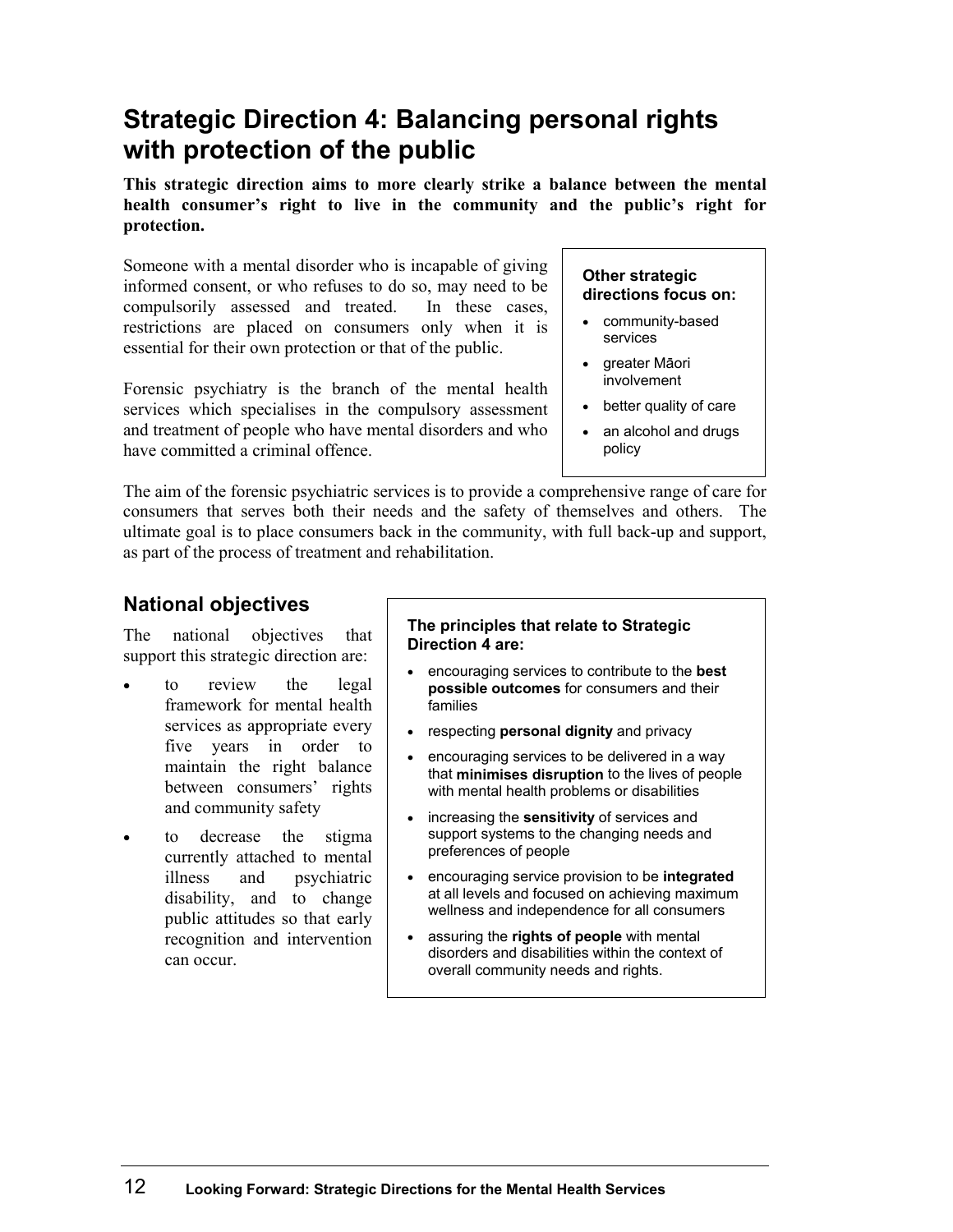### **Priority area**

#### **Forensic psychiatric services**

Following the publication of the Mason Report in 1988, forensic psychiatric services in New Zealand have been significantly expanded.

The Mason Report recommended a network of regional forensic services in the main centres. These regional services would provide minimum- and medium-secure units, a liaison service in the courts and prisons, forensic community services, and a liaison service to the general psychiatric services. Most of these structures and services are now operating.

Because of the risks to the community if forensic services are neglected, the continuing development of these services remains a priority. Needs assessments of patients will determine whether further minimum- or medium-secure units are required. Planning is underway for the future provision of maximum-secure care. Greater integration between community-based forensic services and other community mental health teams is an important future path.

### **Strategic Direction 5: Developing a national alcohol and drugs policy**

**This strategic direction will lead to better integration of existing alcohol and drug services, will use more efficiently the mix of residential and outpatient treatment options, and will provide more systematic care for people who have both an addiction and some form of mental disorder.** 

New Zealand has a well-developed range of alcohol and drug treatment services. A mix of outpatient and residential assessment and treatment services are

#### **Other strategic directions focus on:**

- community-based services
- greater Mäori involvement
- better quality of care
- personal rights and public protection

available in all the main centres, making them accessible to most New Zealanders. Service coverage is adequate for most types of drug and alcohol addictions. The main exception is services for people with opiate addictions – methadone treatment services are not available in all areas.

### **National objective**

The national objective that supports this strategic direction is:

• to establish a national drugs and alcohol policy by December 1995.

### **Priority areas**

**Funding integration**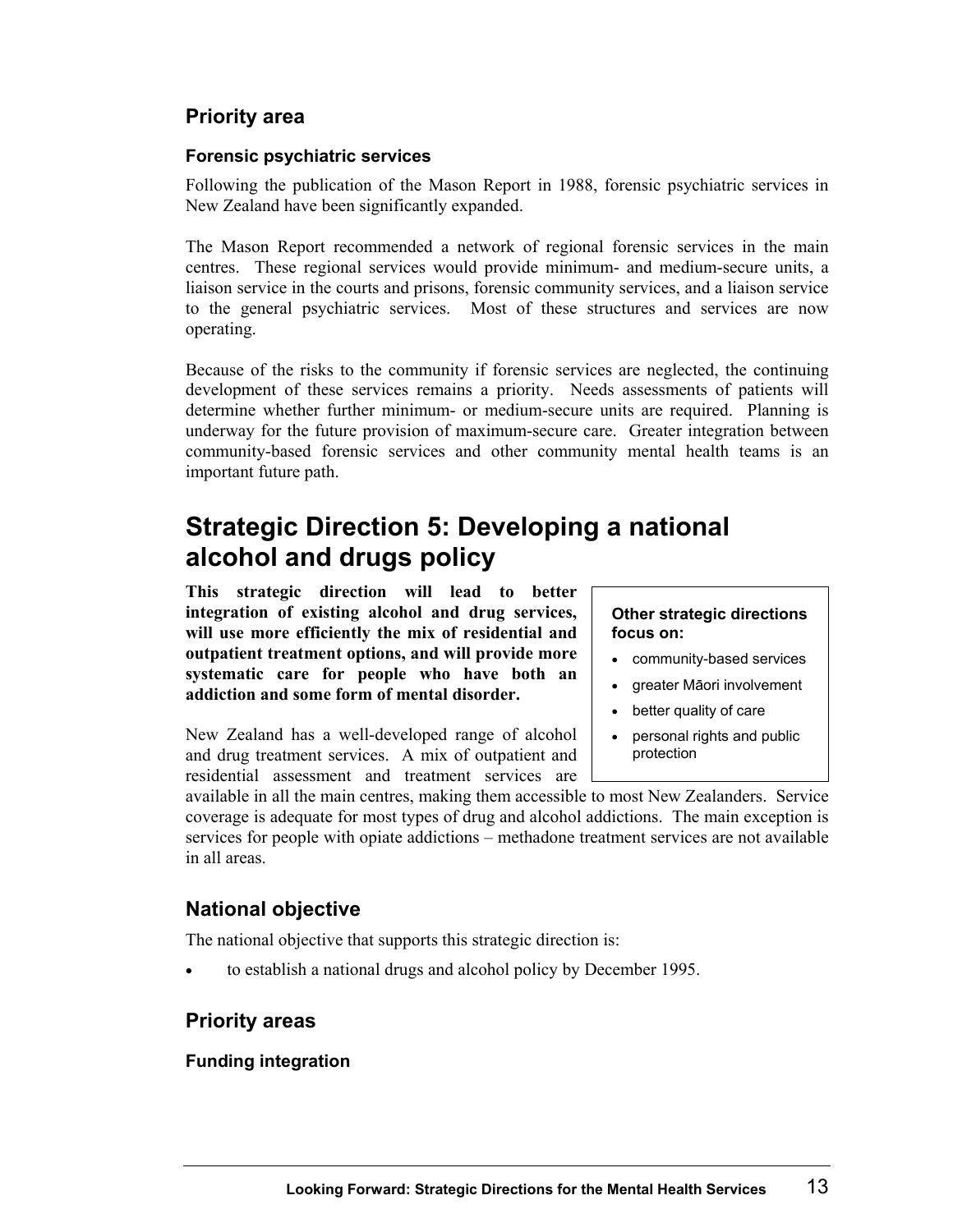There are currently five major funders and purchasers of alcohol and drug assessment and treatment services. The intention is to have regional health authorities purchase all these services in the future. This will lead to greater efficiencies. It will also mean that a clear policy can be developed on who should have access to alcohol and drug assessment and treatment services.

#### **Better mix of services**

Emphasis on early intervention – particularly by general practitioners – is likely to result in more people using outpatient services. Residential services will be targeted at people with multiple dependencies and co-existing mental disorders which require specialist programmes and staff.

#### **Access to services**

#### **The principles that relate to Strategic Direction 5 are:**

- encouraging services that **empower** individual consumers and their families/whänau and caregivers
- encouraging the development of **better specifications** for services purchased and provided to meet the needs of different groups of consumers and their families/whänau and caregivers
- improving people's **access** to appropriate services of an acceptable quality
- encouraging services to contribute to the **best possible outcomes** for consumers and their families
- respecting **personal dignity** and privacy
- giving priority to **cost-effective services** that provide the best value in terms of health gains
- encouraging service provision to be **integrated** at all levels and focused on achieving maximum wellness and independence for all consumers
- assuring the **rights of people** with mental disorders and disabilities within the context of overall community needs and rights.

Alcohol dependency and abuse is the way that many Mäori come into contact with the mental health services. There are very few Mäori initiatives for providing alcohol and drug treatment services. There are also no treatment programmes specifically for Mäori youth. Ways need to be found for encouraging the development of Mäori providers of alcohol and drug education, assessment, and treatment services.

Women (particularly with dependent children), youth, people with existing mental disorders, and people with opiate addictions are other groups who have difficulty in gaining access to appropriate services.

### **Monitoring of services**

There has never been an adequate information system for collecting data on the effectiveness of alcohol and drug services. The Ministry of Health's national minimum dataset should be extended to monitor the performance of these services and to assess their ability to meet consumer demand.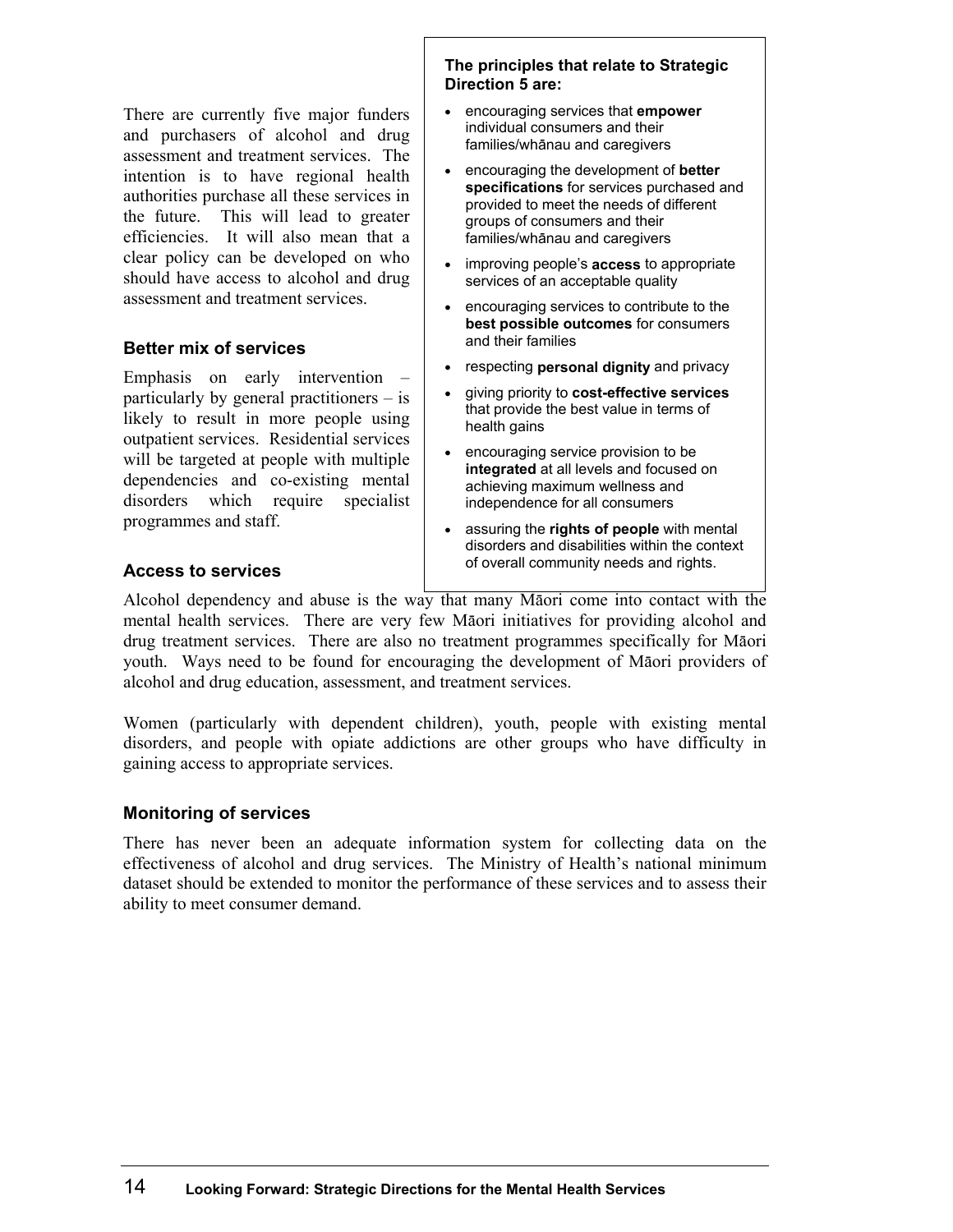## **4 The Pattern of Future Services**

**Regional health authorities will play a key role in shaping the pattern of future mental health services. It is the RHAs which will buy the mix of mental health services in their region.** 

### **Priority areas for RHAs**

The Government has set five priority areas for the types of services RHAs will have to buy from mental health service providers. These priority areas are:

- improved access to multidisciplinary teams which cover the whole of an RHA's geographical area
- more and better-quality high-dependency residential services
- an improved range of services for Mäori at a level that is in proportion to their needs – either through better and more appropriate mainstream services or by Mäori providing their own specialist services
- the creation of community-based multidisciplinary teams to provide regional specialist services for young people – these teams will be based in the main centres and will offer day programmes
- an improved range of services for young Maori either through better and more appropriate mainstream services or by Mäori providing their own specialist services for young people.

These priority areas and the Government's goals, principles and national objectives will create a pattern of mental health services very different from what we have today. Community health teams will be at the centre of the system, with other more specialist services radiating out from this core. Mental health services will no longer be driven by the needs of isolated, rural psychiatric hospitals. Some of the likely major changes in the pattern of key services are set out in the rest of this section.

### **Community mental health services**

Community mental health services will become the linchpin for the mental health system. They will be the primary focus for care, providing services to all members of the community. Use will still be made of residential services – with consumers moving back and forth between community and residential care depending on their needs.

In most areas, the community mental health services will consist of a group of teams, each dealing with different specialities. However, in areas with a smaller population these teams may be combined or even operate as a general team. Many of the teams already exist, usually as part of a residential unit.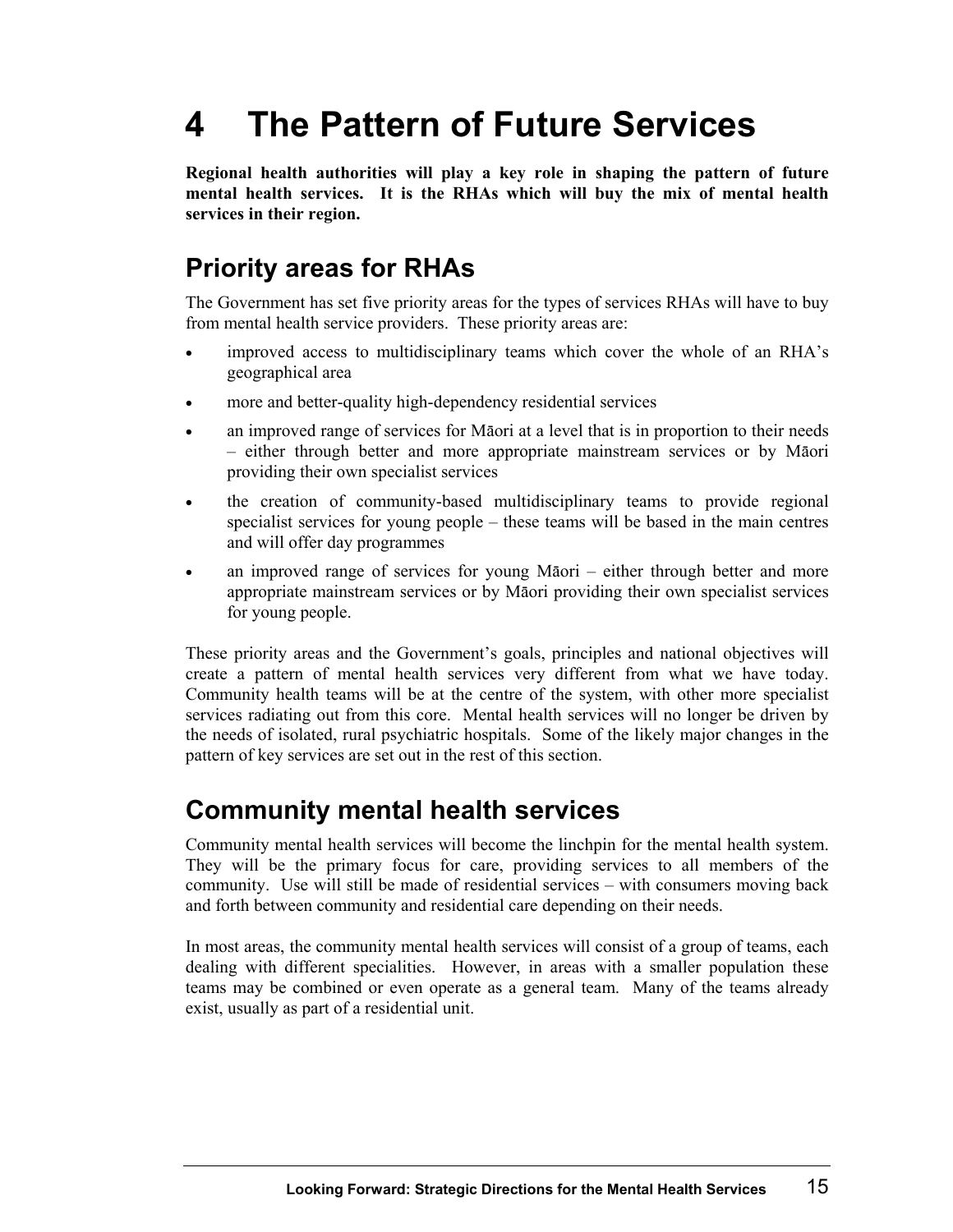### **Residential mental health services**

The shift to community-based mental health services will fundamentally change the role of psychiatric hospitals. Instead of being at the centre of the system, psychiatric hospitals will become a specialist service which links in with the more broadly based community health teams.

As part of the back-up for community teams, psychiatric units will continue to function within general hospitals and some psychiatric hospitals will still exist. More stress will be placed on supplying high-dependency residential services for those with psychiatric disabilities. There is a serious gap in services for people with a psychiatric disability when they move from hospital-based care to community care. These people still need intensive care, but in a community setting. Providing more high-dependency residential services is a major way that people with psychiatric disabilities can be integrated back into the community.

### **Primary mental health services**

Primary mental health services (which includes general practice, mental health private consultancies, counselling services, nursing services, and support groups) have largely operated outside the general mental health system. Now, with the possibility of these services contracting with RHAs to provide mental health services, it is likely they will become part of the general mental health system.

Closer links between community mental health teams and primary mental health care will give quicker access to specialist services: primary providers (especially general practitioners) often see people in the first stages of a mental disorder.

Primary mental health services could well provide significant levels of outpatient treatment – especially for alcohol and drug dependencies and other less severe mental disorders.

### **Alcohol and drug services**

The majority of alcohol and drug services are currently based at residential facilities, which can be some distance from where the consumer lives. These types of services are also largely kept separate from other mental health services.

Future alcohol and drug services will be delivered by specialist outpatient alcohol and drug services based in the local community and working alongside community mental health teams. These specialist outpatient alcohol and drug services will manage treatment and will be able to make referrals to residential services. They will also have close links with the primary mental health services.